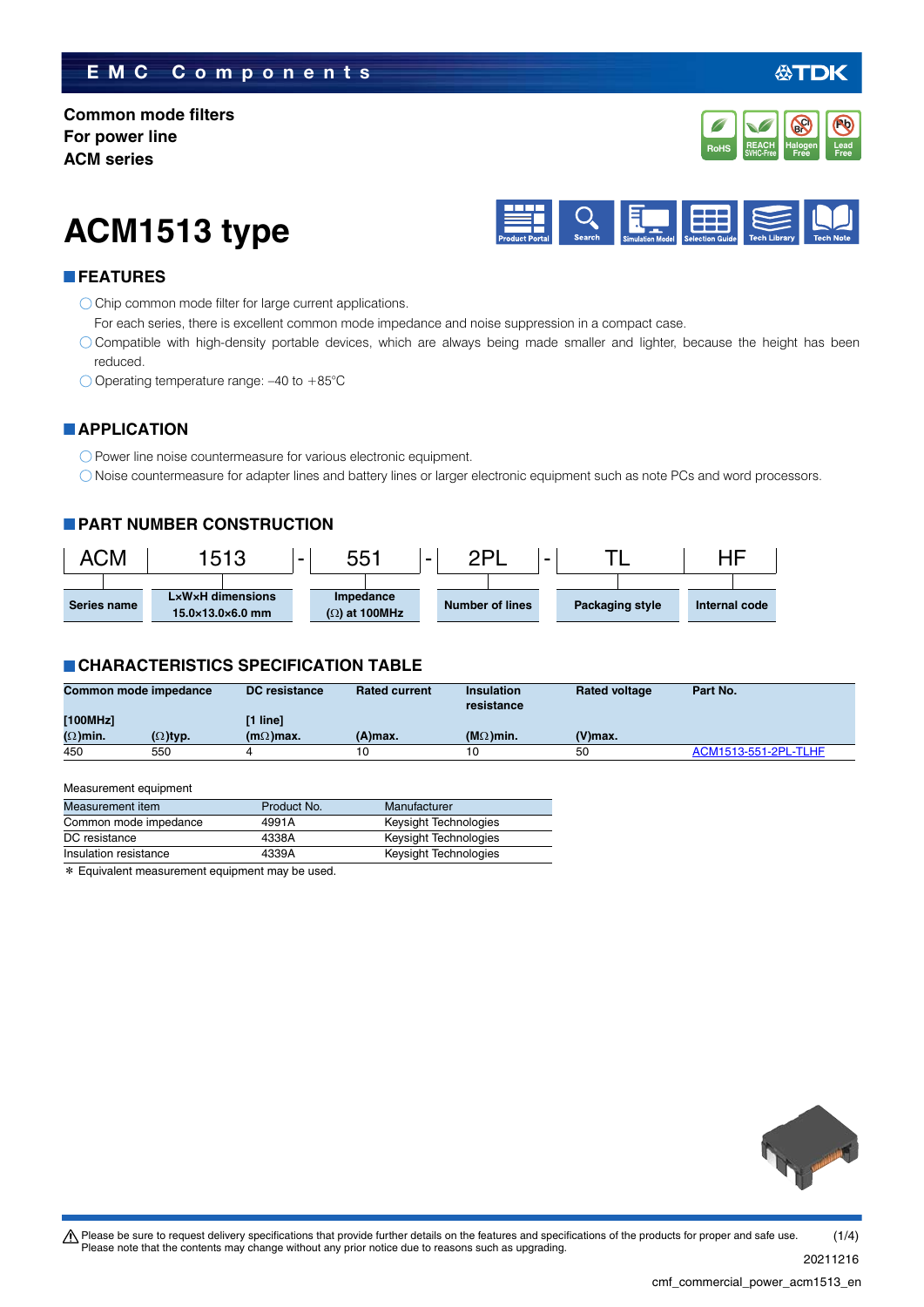# **ACM1513 type**

# **IMPEDANCE VS. FREQUENCY CHARACTERISTICS**



Measurement equipment

| Product No. | Manufacturer          |
|-------------|-----------------------|
| 4991A       | Keysight Technologies |
|             |                       |

\* Equivalent measurement equipment may be used.

Please be sure to request delivery specifications that provide further details on the features and specifications of the products for proper and safe use.<br>Please note that the contents may change without any prior notice d 20211216 (2/4)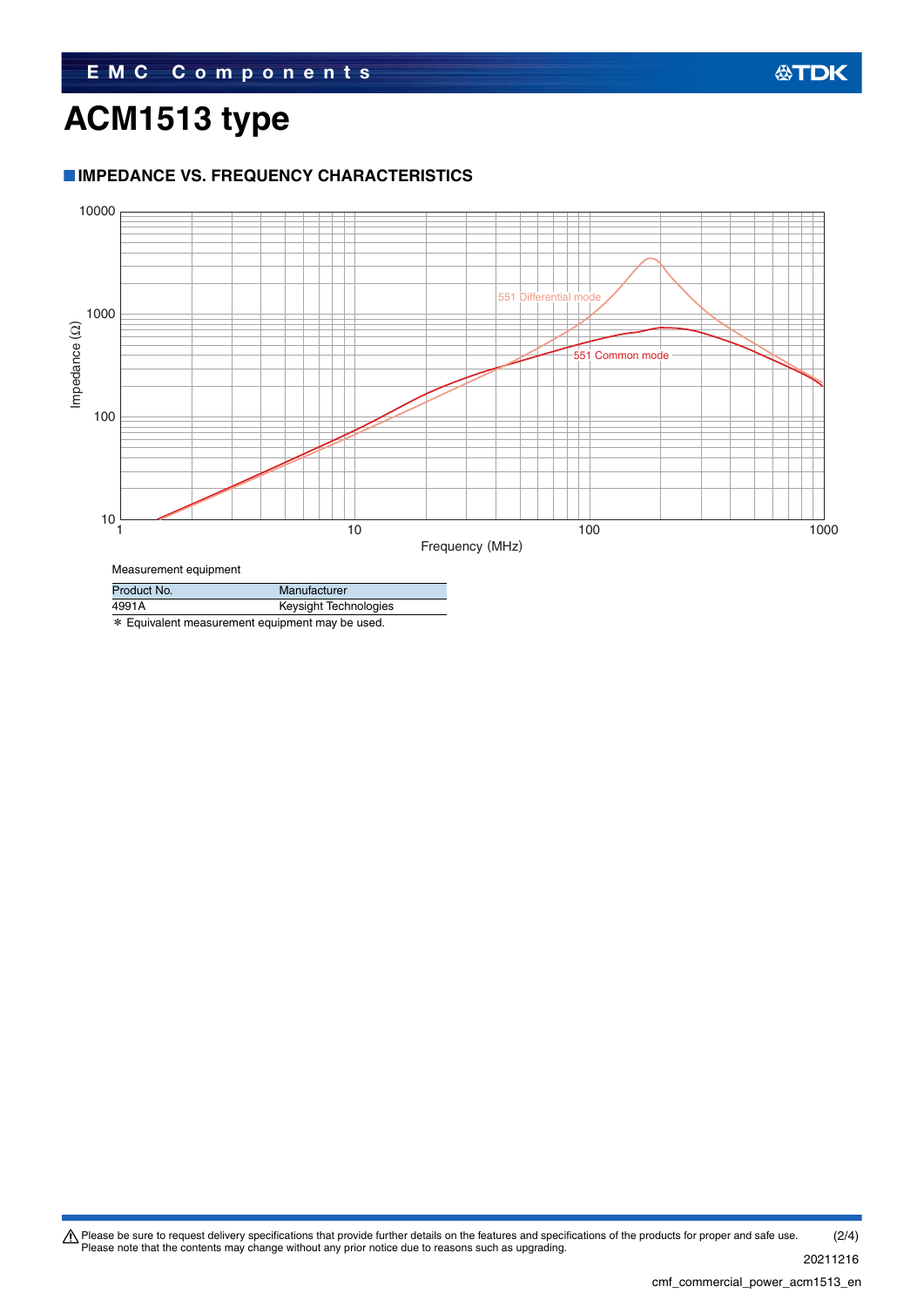# **ACM1513 type**

## **SHAPE & DIMENSIONS**



Dimensions in mm

### **RECOMMENDED LAND PATTERN**



4 3

# **CIRCUIT DIAGRAM**



**RECOMMENDED REFLOW PROFILE** 



# **PACKAGING STYLE**



Dimensions in mm

#### **TAPE DIMENSIONS**







Dimensions in mm

#### **PACKAGE QUANTITY**

Package quantity 500 pcs/reel

#### **TEMPERATURE RANGE, INDIVIDUAL WEIGHT**

| Operating<br>temperature range | <b>Storage</b><br>temperature range* | Individual<br>weight |  |
|--------------------------------|--------------------------------------|----------------------|--|
| $-40$ to +85 °C                | $-40$ to $+85$ °C                    | 3.14 <sub>q</sub>    |  |
|                                |                                      |                      |  |

The storage temperature range is for after the assembly.